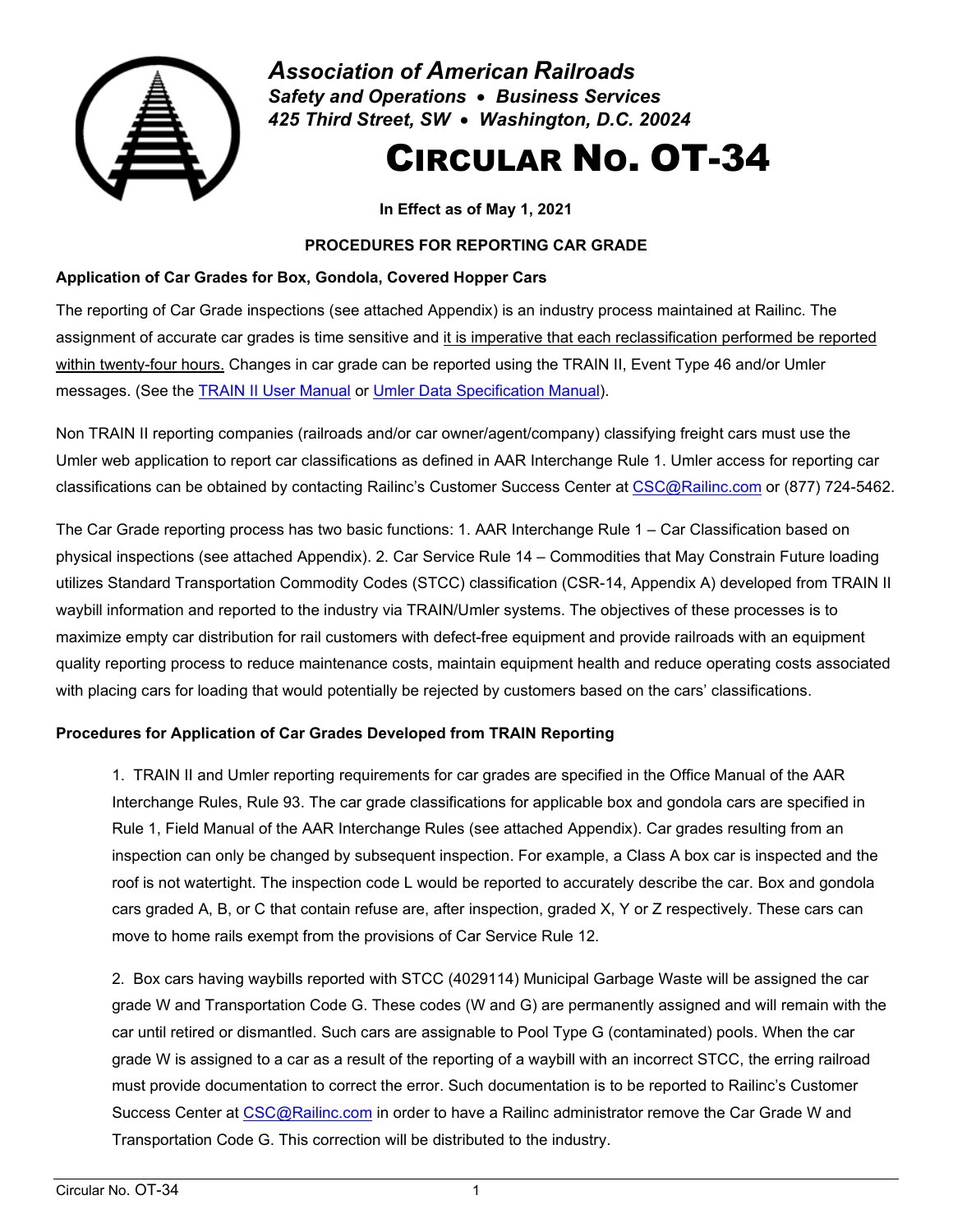3. Classification of Covered Hopper Cars Loaded with Ruminant Proteins:

Covered hopper car (Mechanical Designation – LO) that is reported to the TRAIN II system with a waybill having a Standard Transportation Commodity Code (STCC) reporting that the car's lading was a ruminant protein will receive a Car Grade of N and a Transportation Code of G (see AAR Car Service Rule 14, Appendix A for a list of STCC's for ruminant proteins.) These codes (N and G) are permanently assigned and will remain with the car until retired or dismantled. Such cars are assignable to Pool Type G (contaminated) pools. When the car grade N is assigned to a car as a result of the reporting of a waybill with an incorrect STCC, the erring railroad must provide documentation to correct the error. Such documentation is to be reported to Railinc's Customer Success Center in order to have a Railinc administrator remove the car grade N and Transportation Code G. These corrections will be distributed to the industry.

Car owners may request an automatic notification when a car grade N is reported to their cars via the Umler Tickler No. 350. The tickler notice is arranged by the owner's Umler Account Administrator indicating the email address where the car grade N notification is to be sent.

This circular is issued on behalf of the AAR Equipment Assets Committee.

By direction of, **Nichole Fimple**  AVP Business Services/Executive Dir. Rules and Standards Association of American Railroads